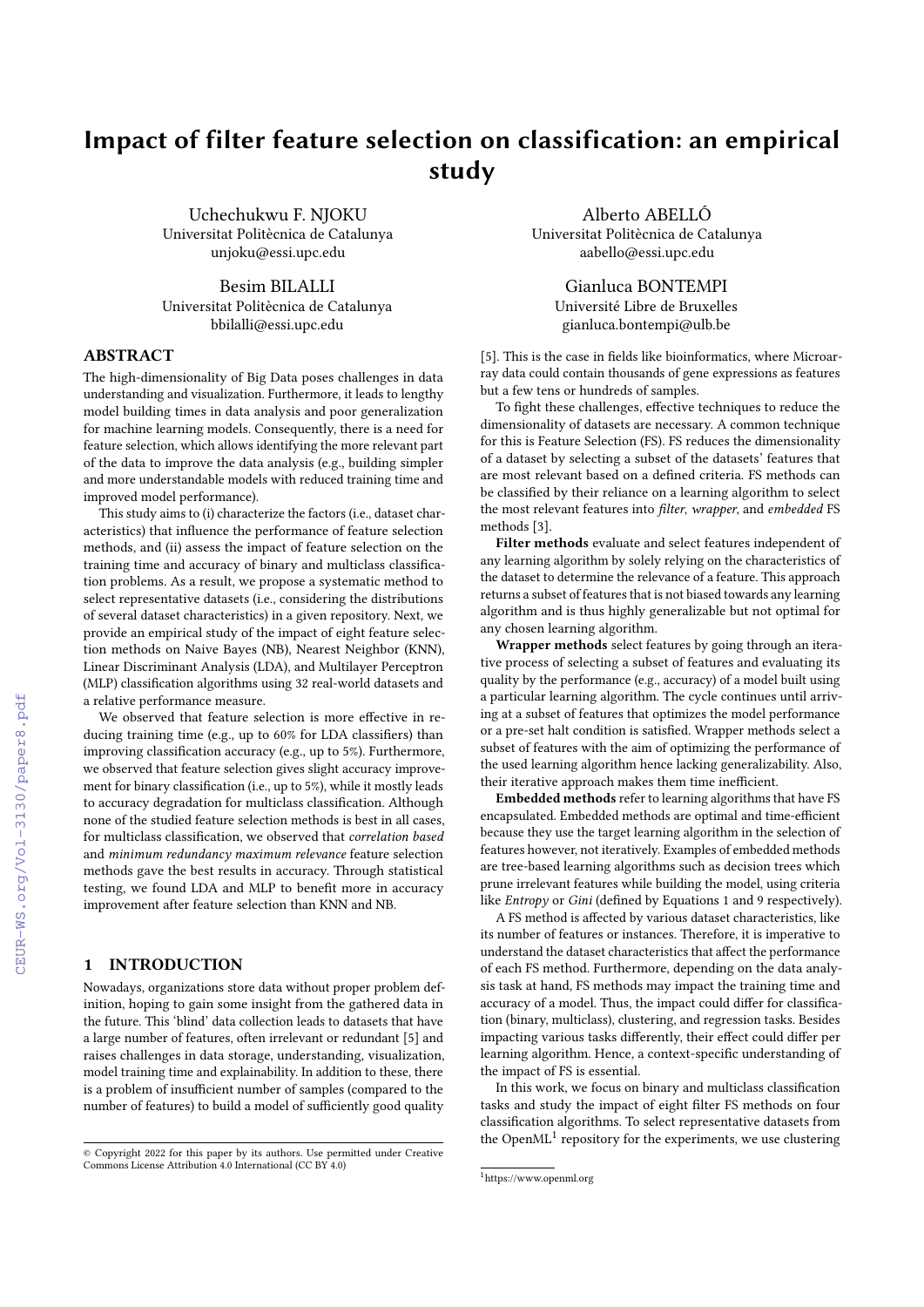discretization to find two clusters each for three dataset characteristics, namely: number of features, number of instances, and class balance; while the number of classes fits by default into two clusters (binary and multiclass). This leads to 16 possible combinations of the dataset characteristics, and for each combination, we choose two representative datasets.

In particular, we make the following contributions:

- (1) We identify the factors that influence the runtime of each FS method.
- (2) We propose a systematic method to select representative datasets from a given repository.
- (3) We perform an extensive set of experiments, with varying sizes of datasets, and show the scalability of the FS methods.
- (4) We study the effect of FS on the accuracy and training time of binary and multiclass classification models and for both model types, we statistically determine the significant factors responsible for the observed effects and highlight the differences in the outcomes of both model types.
- (5) We perform an extensive set of experiments with various feature subset sizes, and investigate how this impacts the observed changes in the accuracy and training time of the classifiers after FS.

# 2 RELATED WORK

The objective of FS is to build simpler and more understandable models, improve model performance, reduce their training time, and prepare data that are clean, understandable, and easier to visualize [\[17\]](#page-9-0). Due to its relevance in Big Data, researchers have focused on it, especially in recent decades. An essential aspect of this ongoing research has been: investigating the efficacy of the many proposed FS methods through benchmarks and comparisons. Many field-specific FS benchmarks have been conducted in which the datasets used are all related to a particular subject. For example, software defection data was used in [\[32\]](#page-9-1), objectbased imagery data in [\[16\]](#page-9-2), biomedical data in [\[10\]](#page-9-3), cancer data in [\[19\]](#page-9-4), intrusion detection data in [\[21\]](#page-9-5), and text categorization datasets in [\[2\]](#page-9-6). This re-emphasizes the usefulness of FS across domains. However, there is an intrinsic relationship between dataset characteristics and the performance of FS methods' [\[22\]](#page-9-7). Therefore the dataset homogeneity questions the robustness of these benchmarks as there is but little deviation in the dataset's characteristics. For example, with biomedical datasets, it is often the case that there are a large number of features and a relatively small number of instances. A benchmark using only biomedical datasets could be biased towards this factor.

The efficacy of an FS method is usually evaluated using a learning algorithms' performance. The choice of learning algorithms to use depends on the intended analysis task. By this, we mean tasks like binary or multiclass classification, regression, clustering, or any other data analysis task. For classification tasks, past benchmarks [\[4,](#page-9-8) [10,](#page-9-3) [22,](#page-9-7) [32\]](#page-9-1) mainly focused on binary classification, generally considered easier. Some field-specific benchmarks [\[2,](#page-9-6) [16,](#page-9-2) [18,](#page-9-9) [21\]](#page-9-5) have also focused on multiclass classification. However, there is a lack of comparative studies highlighting the distinct impact of FS on both analysis tasks.

Using learning algorithms to evaluate and compare FS methods means comparing the performance of models built with the features selected by each FS method. The most commonly used metric is the model accuracy [\[4,](#page-9-8) [16,](#page-9-2) [21,](#page-9-5) [22\]](#page-9-7). Some others include: ROC [\[2,](#page-9-6) [19\]](#page-9-4), AUC [\[2,](#page-9-6) [10,](#page-9-3) [32\]](#page-9-1), F-Score [\[2,](#page-9-6) [19\]](#page-9-4), Precision [\[2\]](#page-9-6), Recall

[\[2\]](#page-9-6), and Kappa index [\[16\]](#page-9-2). Indeed, one can compare the performance of various FS methods using any of these metrics. However, these metrics alone, do not take into account the relative impact (i.e., in comparison to the models built without FS). [\[4\]](#page-9-8) benchmarks 23 models, 22 built using the features selected by 22 FS methods, and one built without FS. Using the mean accuracy (from 10-fold cross-validation), they compared the FS methods by counting the number of datasets (out of 16) on which the mean accuracy of each model is higher than others.

In this work, we first propose a systematic method to find representative datasets in a given repository in order to remedy the problem of 'non-representative' or 'homogeneous' datasets. Next, using this method we select 32 datasets from the OpenML[\[28\]](#page-9-10) repository and benchmark eight filter FS methods with a relative measure, that is calculated as the change in training time [\(16\)](#page-4-0) and accuracy [\(17\)](#page-4-1) after FS. We use four classification algorithms in binary and multiclass classification tasks. Finally, we validate the significance of our results using statistical tests.

# <span id="page-1-1"></span>3 BACKGROUND

In the following, we provide the necessary definitions of the concepts appearing throughout this work.

# 3.1 Preliminaries

Entropy quantifies the uncertainty of a discrete random variable X with sample space  $X = \{x_1, x_2, ..., x_n\}$  and is defined as:

<span id="page-1-0"></span>
$$
H(X) = -\sum_{x_i \in X} P(x_i) \log(P(x_i)),\tag{1}
$$

where  $x_i \in \mathcal{X}$  and  $P(x_i)$  is the prior probability of  $x_i$  over all possible outcomes of  $X$  i.e.  $X$ .

Conditional entropy measures the remaining uncertainty of X given another discrete variable Y with sample space  $\mathcal{Y}$  =  $\{y_1, y_2, \ldots, y_n\}$  and is defined as:

$$
H(X|Y) = -\sum_{y_i \in \mathcal{Y}} P(y_j) \sum_{x_i \in \mathcal{X}} P(x_i|y_j) \log(P(x_i|y_j)), \quad (2)
$$

where  $P(x_i|y_j)$  is the conditional probability of  $x_i$  given  $y_j$ .

Mutual information is the measure of information shared between two discrete random variables  $X$ ,  $Y$  and is defined as:

$$
I(X;Y) = H(X) - H(X|Y).
$$
 (3)

Conditional mutual information quantifies the amount of information shared between two discrete random variables  $X$ ,  $Y$ when a third discrete random variable  $Z$  is known. It is defined as:

$$
I(X; Y|Z) = H(X|Z) - H(X|Z, Y).
$$
 (4)

Bayes' theorem states that given two events  $A$  and  $B$ , with  $P(B) \neq 0$ , then:

$$
P(A|B) = \frac{P(B|A)P(A)}{P(B)}.\t(5)
$$

### 3.2 Classification Algorithms

The classification task is a common problem in practice and is categorized into (i) binary classification where subjects are assigned to one of two classes; for instance the bank wants to know if a loan applicant is likely to default or not before issuing a loan and, (ii) multiclass classification where subjects are assigned to one of more than two classes, as in classifying the image of a plant into one of many species.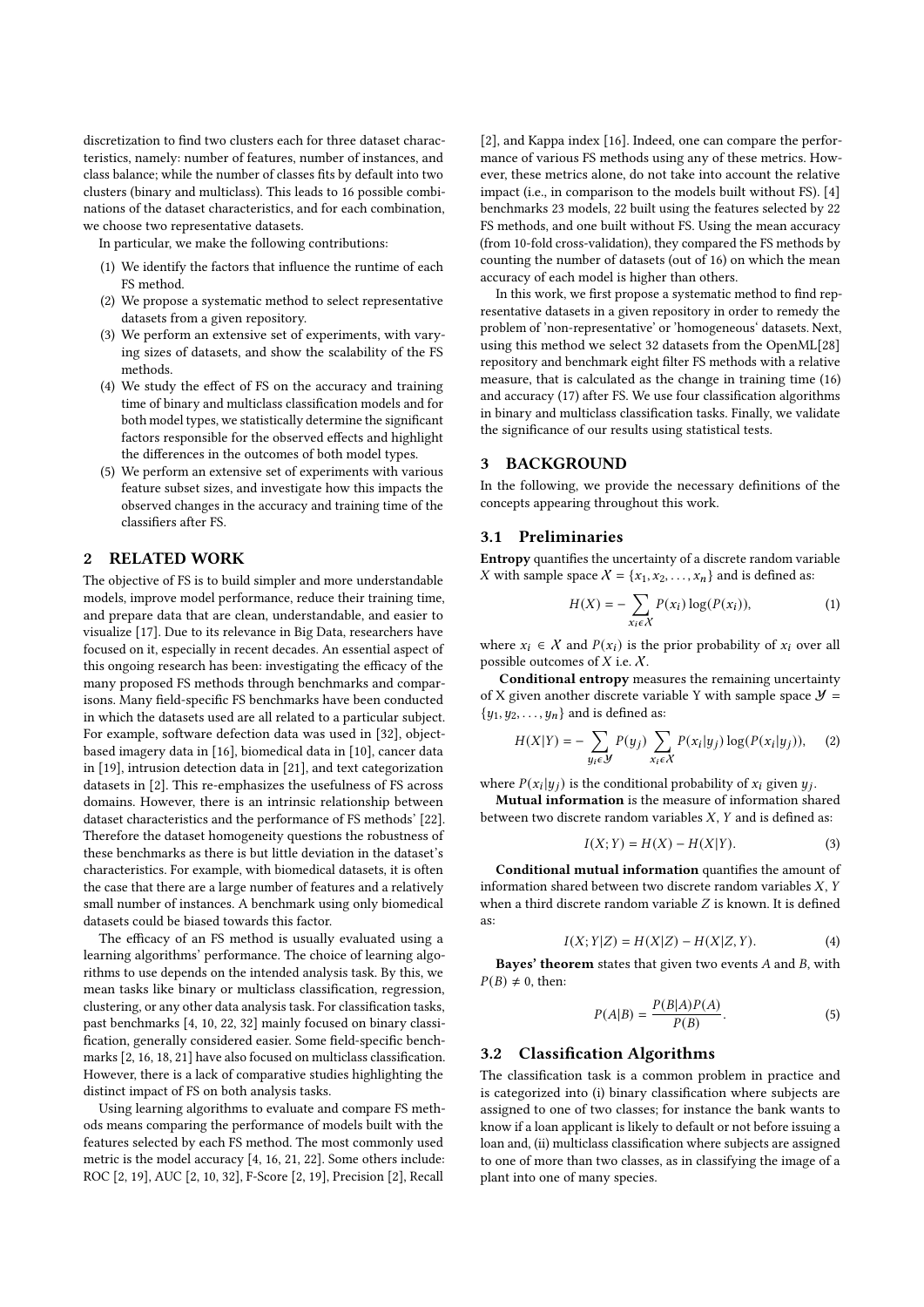In this work, four classification algorithms that do not have FS embedded, and that are applicable to both binary and multiclass problems were used. Their details are discussed below.

Naive Bayes (NB) is a collection of classification algorithms that are based on Bayes' theorem and the assumption that every pair of features  $F_i$ ,  $\overline{F}_j$  in a dataset are conditionally independent given the class feature  $Y$  i.e.:

$$
P(F_i \cap F_j | Y) = P(F_i | Y)P(F_j | Y). \tag{6}
$$

NB classifies an instance to the most probable class value  $\boldsymbol{y}$  given its feature vector  $\langle f_1, f_2, \ldots, f_m \rangle$  and has a time complexity of  $O(m.n)$  [\[11\]](#page-9-11) for a dataset with *m* features and *n* instances.

K-Nearest Neighbours (KNN) is a commonly used classification algorithm that works on the 'bird of the same feather flock together' principle. The class of an unknown instance is determined by that of its  $K$  closest neighbors whose classes are known. KNN is considered a lazy algorithm because it does not build a classifier once for reuse, rather it scans through the training data to determine the class of an unknown instance each time it is called [\[20\]](#page-9-12), and has a time complexity of  $O(m.n)$  [\[9\]](#page-9-13).

Linear Discriminant Analysis (LDA) is a classic classification algorithm that uses linear decision boundary(ies) to build a classifier for unknown instances. Its closed-form solution<sup>[2](#page-2-0)</sup> with no need for hyperparameter tuning makes it easier to compute and it has demonstrated good performance in practice [\[23\]](#page-9-14). Given an unknown instance  $x$ , the probability of  $x$  belonging to a class  $y$  of the target feature  $Y$  with  $c$  classes is estimated by:

$$
P(Y = y|X = x) = \frac{P(y)P(x|y)}{\sum_{l=1}^{c} P(l)P(x|l)}.
$$
 (7)

However,  $p(x|y)$  can be estimated with a Gaussian distribution function which when substituted leads to a simplified discriminant function for class  $y$  given instance  $x$  defined as:

$$
D_y(x) = x \frac{\mu_y}{\sigma^2} - \frac{\mu_y^2}{2\sigma^2} + \ln(P(y)),
$$
 (8)

where  $\mu_y$  is the mean value of x for the class y and  $\sigma^2$  is the variance across all inputs  $x$  [\[6\]](#page-9-15). LDA works under the assumption that the data is normally distributed and that the variance of all features are equal. It can also be used for dimensionality reduction by projecting the training data into a linear subspace such that the separability between classes is maximized [\[23\]](#page-9-14). LDA has a cubic time complexity of  $O(m.n.t + t^3)$  [\[7\]](#page-9-16), where t is the min $(m, n)$ .

Multilayer Perceptron (MLP) is a type of feedforward artificial neural network consisting of three layers of nodes; an input layer, output layer<sup>[3](#page-2-1)</sup>, and an arbitrary number of hidden layers. A full pass of data (epoch) through the MLP comprises forward and backward passes. In the forward pass, data is passed from the input layer through the hidden layer(s) to the output layer adjusting the weights of the nodes based on the ground truth. The backward pass goes in the opposite direction from the output layer to the input layers to minimize the error of the MLP. The classification model is built by several epochs of the training data through the MLP after which it is used to classify unknown instances.

The time complexity of MLP,  $O(n.m.h^k.o.i)$  [\[1\]](#page-9-17), depends on its architecture and configuration, i.e. the number of iterations  $i$ , output neurons  $o$ , and hidden layers  $k$  each with  $h$  neurons. MLP

is applied in various fields including speech and image recognition, and natural language processing. [\[30\]](#page-9-18) This classifier has the option of regularization which can be considered embedded FS, however this option was disabled for this work.

#### 3.3 Feature Selection Algorithms

The generalizability of filter methods allow for easier comparison of their impact on multiple learning algorithms since the resulting subset of features is derived independently of any learning algorithm (unlike wrapper and embedded FS methods). Also, filter methods are less time-consuming than wrapper methods because they do not require an iterative training of the learning algorithm to select a subset of dataset features. For these reasons, eight filter methods were studied in this work and presented below.

Gini index is a very common statistical measure used to quantify the ability of a feature to separate instances between classes [\[17\]](#page-9-0). A feature  $F_k$  with r distinct values is scored as:

$$
J_{Gini}(F_k) = \min_{W_{F_k}} \Big( p(W_{F_k})(1 - \sum_{y=1}^{c} p(C_y | W_{F_k})^2) + p(\overline{W}_{F_k})(1 - \sum_{y=1}^{c} p(C_y | \overline{W}_{F_k})^2) \Big), \tag{9}
$$

where  $C_y$  is the  $y_{th} (\leq c$  total classes) class, and  $W_{F_k}$  and  $\overline{W}_{F_k}$ denotes instances with  $F_k$  value  $\leq \phi$  and  $> \phi$  respectively where  $\phi$  is some  $j^{th}$  value of  $F_k$ , this implies that  $\phi$  separates the dataset into  $W_{F_k}$  and  $\overline{W_{F_k}}$ . The maximum gini score in binary classification is 0.5 and lower values imply higher relevance.

ReliefF is a similarity based method which extends the classic relief method, not just for binary, but also multi-class classification [\[15\]](#page-9-19). The idea of this method is to select features that maximally distinguish between instances that are near to each other [\[25\]](#page-9-20). The score of a feature  $F_k$  is defined as:

$$
J_{ReliefF}(F_k) = \frac{1}{c} \sum_{j=1}^{l} (-\frac{1}{m_j} \sum_{x_r \in NH(j)} d(X(j,k) - X(r,k)) + \sum_{y \neq y_j} \frac{1}{h_j y} \frac{P(y)}{1 - P(y)} \sum_{x_r \in NM(j,y)} d(X(j,k) - X(r,k))),
$$
\n(10)

where *l* is the number of randomly selected instances ( $\leq n$ ),  $NH(j)$  of size  $m_j$  is the set of instances closest to instance  $x_j$  and in the same class,  $NM(j, y)$  with size  $h_{jy}$  is the set of instances closest to  $x_j$  and in class  $y$ ,  $P(y)$  is the probability of instances belonging to class  $y$ , and  $d(.)$  is the distance estimator between two instances.

Spectral Feature Selection (SPEC) is a similarity-based method that works for supervised and unsupervised tasks [\[17\]](#page-9-0). SPEC selects features from a dataset  $X$  by the following three steps [\[33\]](#page-9-21): (i) it builds a similarity set  $S$  from  $X$  using a similarity measure, e.g., Radial Basis Function (RBF) kernel, (ii) it extracts a representative graph  $G$  from  $S$ , and (iii) lastly, the structural information of  $G$  obtained from its spectrum<sup>[4](#page-2-2)</sup> determines the relevance of each feature.

Conditional Mutual Information Maximization (CMIM) is an information theoretical-based method which iteratively picks features that maximize mutual information to the class feature conditioned on the already selected features [\[29\]](#page-9-22). Where S is the subset of already selected features, Y the class feature, and

<span id="page-2-0"></span> $^2\mathrm{A}$  closed-form solution (expression) is any formula that can be evaluated in a finite number of standard operations.

<span id="page-2-1"></span><sup>&</sup>lt;sup>3</sup>The number of classes in the target feature is the number of nodes in the output layer.

<span id="page-2-2"></span> $\overline{\text{^{4}The spectrum of a graph refers to its eigenvalues and their multiplicities.}}$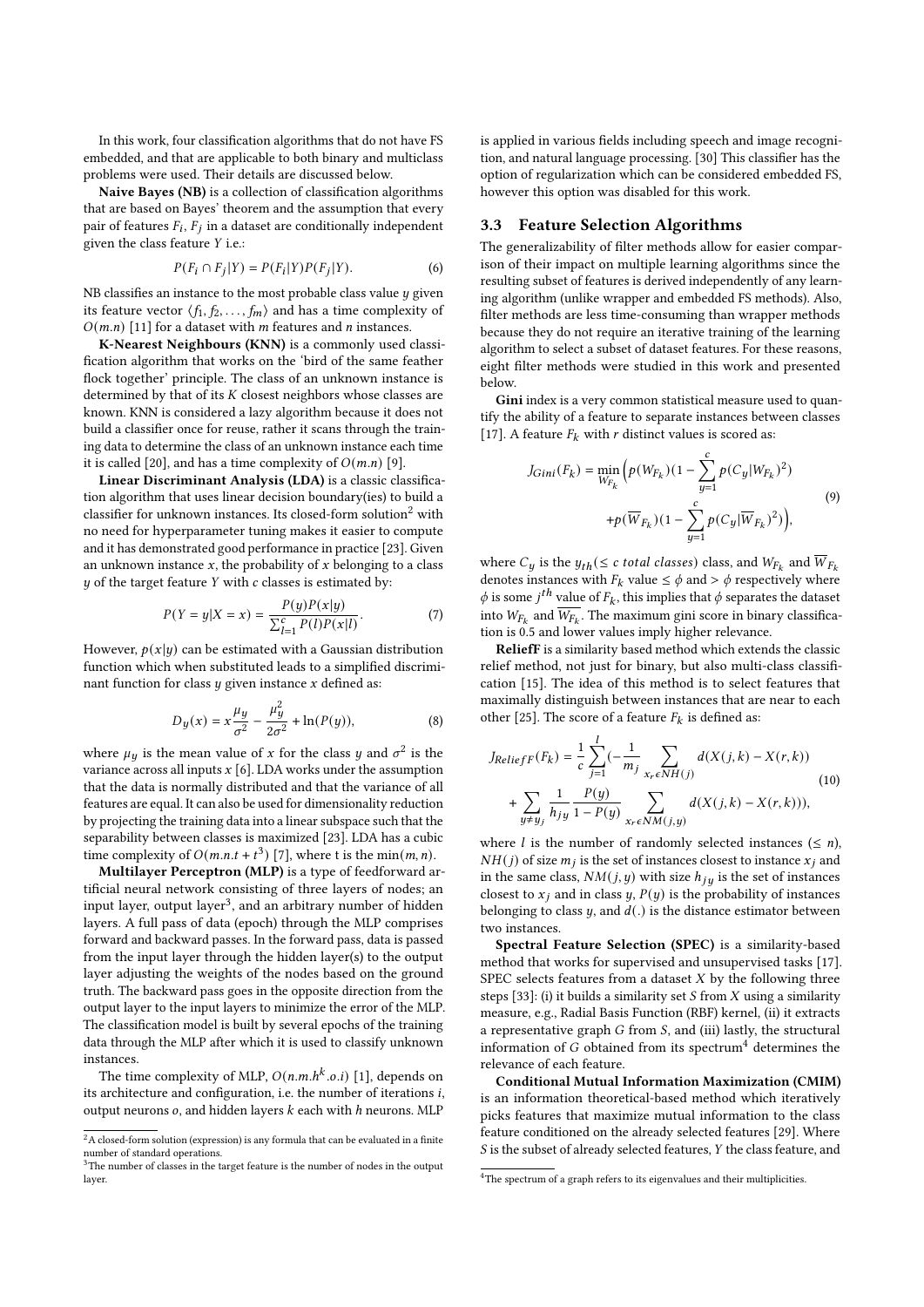$F_k$  an unselected feature, the feature score of  $F_k$  can be defined as:

$$
J_{CMIM}(F_k) = \min_{F_j \in S} I(Y; F_k | F_j). \tag{11}
$$

This approach ensures that the selected features are good predictors of the class label but minimally redundant.

Minimum Redundancy Maximum Relevance (mRMR) is also an information theoretical-based method proposed to select features that balance relevance and redundancy. A feature  $F_k$  is scored as:

$$
J_{MRMR}(F_k) = I(Y; F_k) - \frac{1}{|S|} \sum_{F_j \in S} I(F_k; F_j), \tag{12}
$$

where the mutual information between the feature and target feature  $I(Y; F_k)$  is the measure of relevance while  $\frac{1}{|S|} \sum_{F_j \in S} I(F_k; F_j)$  tells the features redundancy compared to already selected features [\[4\]](#page-9-8).

Joint Mutual Information (JMI) is an information theoretical-based method which iteratively selects features that complement already selected features with respect to the class feature. Its score is defined as:

$$
J_{JMI}(F_k) = \sum_{F_j \in S} I(Y; F_k | F_j). \tag{13}
$$

Efficient and Robust Feature Selection (RFS) is a sparse learning based method that uses a joint  $l_{2,1}$ -norm minimization on both the loss function and the regularization. This approach is more robust to noise and achieves group feature sparsity [\[17\]](#page-9-0). The objective function for RFS is:

$$
\min_{W} ||XW - Y||_{2,1} + \alpha ||W||_{2,1},\tag{14}
$$

where  $W$ ,  $X$ , and  $Y$  are the matrix of feature weights, matrix of feature values and one-hot encoding of the target feature, respectively and  $\alpha$  is a parameter of the regularization term  $||W||_{2,1}.$ 

Correlation-based Feature Selection (CFS) is a statistical based method with the basic idea of selecting a feature subset  $S$  in which features are highly correlated with the class and uncorrelated with other selected features [\[13\]](#page-9-23). This implies that redundant features are less likely to be selected. The CFS score of a feature subset dubbed "merit" is defined as:..

$$
J_{CFS}(S) = \frac{|S|\overline{r_{cf}}}{\sqrt{|S| + |S|(|S| - 1)\overline{r_{ff}}}},\tag{15}
$$

where  $\overline{r_{cf}}$  is the average feature-class correlation and  $\overline{r_{ff}}$  is the average feature-feature inter-correlation.

CFS begins with an empty set of features, computes the symmetric uncertainty of each feature and then greedily adds features to the set using forward best-search heuristic strategy [\[13\]](#page-9-23). It stops after five consecutive searches with improvement in merit

# 4 METHODOLOGY

.

To evaluate the impact of the presented FS methods on classification, we followed a systematic approach to define the components of the experiments carried out in this work and to select the datasets used. In what follows, we present the details.

<span id="page-3-0"></span>

Figure 1: System definition showing components and flow.

# 4.1 Performance Evaluation

The number of features to select, parameters of FS methods and classification algorithms, and dataset characteristics culminate into more factors than we can control in this work. Therefore, it is essential to clearly define the components of the experiments, as failing to do so can lead to mistakes (such as unrepresentative workload, erroneous analysis, or too complex analysis). We followed the systematic approach for performance evaluation proposed in [\[14\]](#page-9-24) to avoid these common mistakes.

In what follows, we present the details of the ten steps in the systematic approach for performance evaluation.

#### (1) Goals and System Definition

In this work, the system under performance evaluation consists of the datasets (full and filtered), FS methods, and classification algorithms as shown in Figure [1.](#page-3-0) Within this system, we define two subsystems: (i) the target which represents the flow  $\langle Full\;Database\; \rightarrow FS\;Method \;\rightarrow Fil$ tered Dataset  $\rightarrow$  Classification Algorithm), where FS is performed before model building and (ii) the baseline which represents the path  $\langle Full\,Dataset \rightarrow Classification$ Algorithms⟩ where the full dataset, without FS, is used to build the model.

The experiments we execute benchmark the target against the baseline subsystem for all the combinations of dataset, FS method, and classification algorithm in this work.

- The goals of the experiments conducted are to:
- Measure the FS runtime for each dataset.
- Measure the model training time of the classifiers built in the baseline and target subsystems.
- Measure the performance of the classifiers built in the baseline and target subsystems.

#### (2) Services and Outcomes

The FS methods and learning algorithms deliver the services of the system. Both processes take a dataset as input; the former outputs a subset of the datasets' features while the latter produces a classifier model.

### (3) Metrics

Metrics are the criteria used to evaluate the performance of a system. The metrics used to evaluate the system under performance evaluation (Figure [1\)](#page-3-0) are:

- FS runtime, which is the time taken to obtain the feature subset/ranked features of a dataset.
- Model Training Time (TT) change is the ratio of the difference in time between training the baseline and target classifiers to the baseline classifier training time.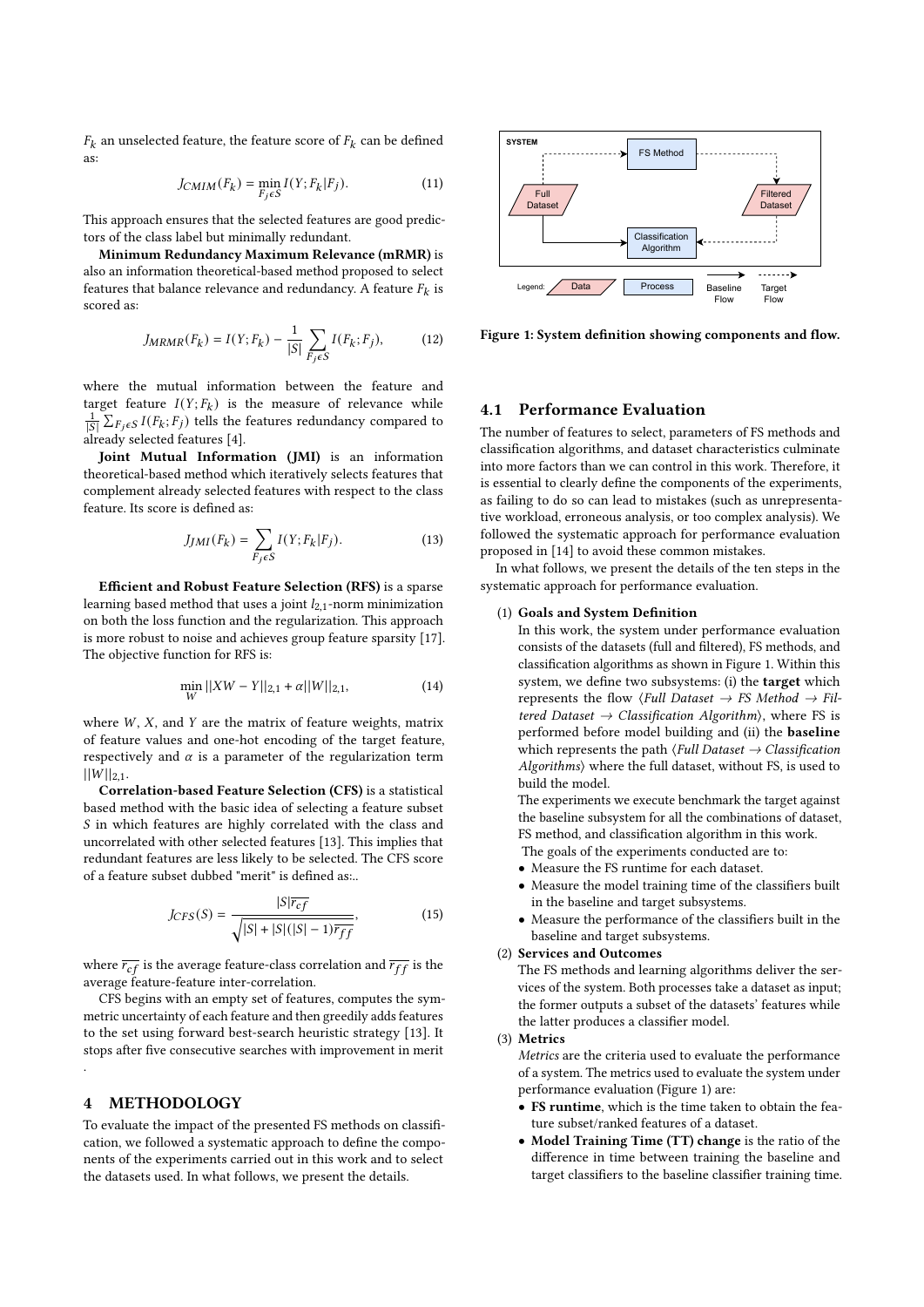It is expressed as:

<span id="page-4-0"></span>
$$
TT \ change^5 = \frac{Baseline \ TT - Target \ TT}{Baseline \ TT}.
$$
 (16)

• Classifier accuracy change is the ratio of the difference between the balanced accuracy of the target classifier and the baseline classifier to the balanced accuracy of the baseline classifier expressed as:

<span id="page-4-1"></span>
$$
Accuracy change6 = \frac{Target Accuracy - Baseline Accuracy}{Base Accuracy}.
$$
\n(17)

### (4) Parameters

Several characteristics of the system components (datasets and algorithms) affect the performance of the system. These are called parameters and are categorized into workload and system parameters. The workload parameters are associated with the dataset and algorithms and include:

# Dataset parameters

- Number of features  $(m)$ • Number of instances  $(n)$
- 
- Number of classes  $(c)$
- Dimensionality, which is the feature-instance ratio of a dataset defined as:

$$
Dimensionality = \frac{m}{n}.
$$
 (18)

• Class Balance  $(CB)$ , this is the distribution of instances amongst the classes in the target variable. It is measured by the Shannon entropy which is defined as:

$$
CB = -\frac{\sum_{i=1}^{c} \frac{s_i}{n} \log(\frac{s_i}{n})}{\log c},\tag{19}
$$

where there are  $s_i$  instances in class *i*. A perfectly balanced dataset with equal number of instances in each class has a class balance of one while an extemely unbalanced dataset has a class balance of zero.

- Class Entropy, this measures the entropy (Equation [1\)](#page-1-0) of the classes in the target feature.
- Average feature correlation, this measures the interdependence between all features and is quantified by

$$
p = \frac{1}{T} \sum_{i=1}^{c} \sum_{j=1}^{m-1} \sum_{l=j+1}^{m} |P_{jl}|,
$$
 (20)

where  $P_{jl}$  is the Pearson's correlation coefficient of features *j* and *l*, and *T* is the total number of  $P_{jl}$ 's summed. A  $p$  value of zero indicates independence of all features while a value of one indicates high correlation between features and thus feature redundancy [\[27\]](#page-9-25).

#### Algorithm parameters

- Feature subset size  $(k)$ , which is the number of features to be selected; affects the results derived from the system.
- Hyper-parameters, this refers to the several parameters in FS and classification algorithms that can be set to differing values to control the model building process [\[31\]](#page-9-26). These parameters affect the output of the algorithms and thus the system.

Lastly, the system parameters are the characteristics of the hardware used to execute the experiments for the system performance evaluation and include among others:

- Processor speed
- RAM/Disk size
- Operating system context switching overhead

(5) Factors to Study

The number of parameters controlled in an experiment determines its workload and completion time. Considering the exponential growth of the experimental design space with an increasing number of parameters, we considered the five parameters: number of features, instances, and classes, class balance, and feature subset size, as more important because they control the time complexity of the FS methods as shown in Table [4,](#page-6-0) as well as classification accuracy [\[22\]](#page-9-7). Also, some other workload parameters are derived from the selected factors or are known to not influence the results of FS methods, for instance, dimensionality is simply the feature-instance ratio and most FS methods do not factor in the average correlation of features during FS, but rather assess features individually. Hence, dimensionality and average feature correlation are not included in the study.

Factors such as processor speed or storage size, associated with the hardware on which the experiments were executed were constant as one machine was used for all executions. However, to mitigate the effects of context switches, especially for execution time, we employed 10 fold cross-validation to ensure accurate results. Lastly, the default hyper-parameters of the classification and FS algorithms were used since the same setting was applied to both baseline and target classifiers. Controlling all parameters for all algorithms would not only explode the design space but also shift our focus to hyper-parameter optimization, which is outside the scope of this work.

# (6) Evaluation Technique

The experiments were programmed with Python, which has the scikit-feature<sup>[7](#page-4-4)</sup> repository, scikit-learn<sup>[8](#page-4-5)</sup>, and time<sup>[9](#page-4-6)</sup> libraries that implement the studied FS and learning algorithms as well as allow us to measure execution times.

### (7) Workload

The datasets used in the evaluation of the system constitute its workload. Considering four datasets characteristics with two clusters each (see Section [4.2\)](#page-5-0), we systematically selected 32 real-world datasets from the OpenML repository for this work. We considered only datasets with no missing values as candidates to save time in the preprocessing stage and avoid the potential effect of missing values on the classifier's performance (especially in cases with missing values being dropped. Lastly, datasets with only numeric values were considered due to the input constraint by the FS methods studied.

#### (8) Experiment Design

Out of the eight FS methods studied, Gini, RFS, ReliefF, SPEC, and CFS methods return a ranking of the features in order of relevance, while JMI, MRMR, and CMIM return a subset of the features according to the specified size. Five possible subset sizes were studied, specifically (*number of features*)<sup>*i*</sup>, for  $i \in [0.5, 0.6, 0.7, 0.8, 0.9]$ . This means that a total of 20 runs (Table [1\)](#page-5-1) were required for the eight FS methods and two classifiers (baseline and target) for each of the four classification algorithms. Therefore

<span id="page-4-2"></span> $^{5}$  There is an expected decrease in runtime i.e., Baseline TT  $>$  Target TT.

<span id="page-4-3"></span><sup>&</sup>lt;sup>6</sup>There is an expected increase in accuracy i.e., Target Accuracy > Baseline Accuracy.

<span id="page-4-4"></span><sup>7</sup>https://github.com/jundongl/scikit-feature

<span id="page-4-5"></span><sup>8</sup>https://scikit-learn.org/stable

<span id="page-4-6"></span><sup>9</sup>https://docs.python.org/3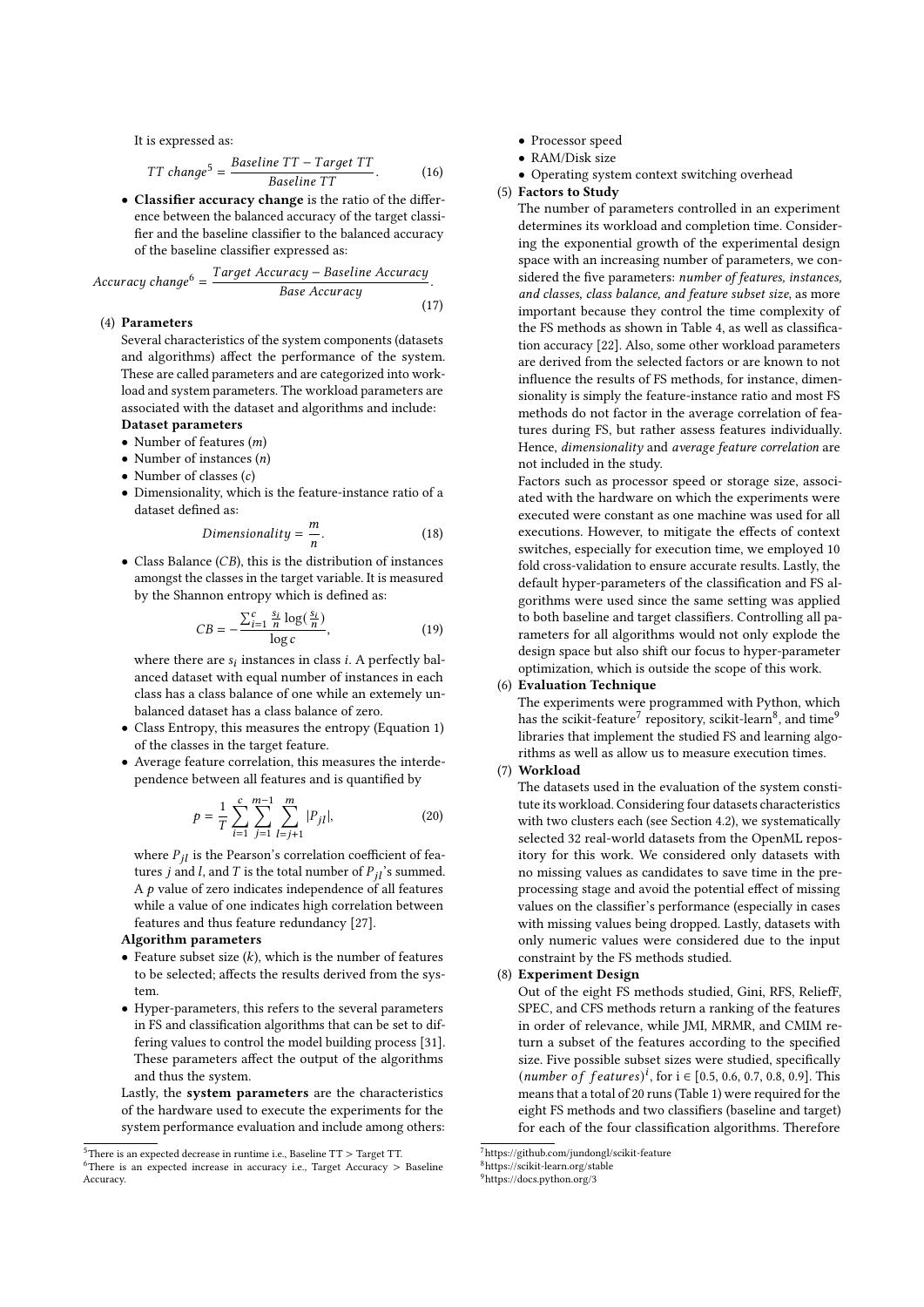<span id="page-5-1"></span>Table 1: Required number of runs for each feature selection method.

| Feature selection Method     | Required runs |
|------------------------------|---------------|
| Gini, RFS, ReliefF, SPEC,CFS |               |
| JMI, MRMR, CMIM              | 5             |
| Total                        | 20            |

with all 32 datasets, a full factorial experimental design with 5,120 (32\*20\*8) experiments will be used.

# (9) Data Analysis and Interpretation

To derive insights from the results of the experiments, Z-test, Friedman, and Nemenyi statistical methods were used to analyze our results (i.e., measured metrics). For each of these tests, a null and alternative hypothesis were formulated and based on the test result, we either reject or fail to reject the set null hypothesis.

#### (10) Results

Lastly, conclusions from the analysis of the results of the experiments are presented and discussed in Section [5.](#page-5-2)

### <span id="page-5-0"></span>4.2 Data Selection

Several data repositories provide open data which enables research; OpenML was used in this work. Considering the input constraint of some of the algorithms studied, not all datasets in OpenML (over 21,000) could be used.

Available datasets were pruned based on the following eligibility criteria:

- Number of features  $\leq 1.000$
- Number of instances  $\leq 10.000$
- No missing values
- Numerical types (excluding timestamps)
- Single target variable

After pruning, there were 380 candidate datasets available and the metadata (number of features, instances, classes, and the class balance) of these datasets showed a wide range of values for the factors to be studied; for example, the number of features of the datasets ranged from 2 to 971. Also, we noticed repeated or highly identical datasets. So, we selected a subset that properly represents the available datasets while reducing redundancy.

Using the clustering discretization method which takes into account the intrinsic distribution of data values, each of the factors in the metadata were discretized into two bins. This was done for both the metadata values and the logarithm of the values as shown in Tables [2](#page-5-3) and [3](#page-5-4) respectively. It is indeed possible to discretize into more than two bins, however, this will lead to an exponential increase in the full factorial of the design space. With two bins and 4 dataset factors, we had 2 <sup>4</sup> possible factor combinations all of which need representative datasets. However, with three bins, only nine out of 81 combinations had representative datasets. Increasing the number of bins will therefore result in more factor combinations with no representative datasets.

The discretization results from applying clustering on the log values was used to guide the selection of the datasets from OpenML because it best describes the distribution of the datasets in the repository and contained candidate datasets for all 16 combinations of the studied factors.

After the discretization, two datasets were selected randomly for each of the 16 factor combinations with a total of 32 datasets.

#### <span id="page-5-3"></span>Table 2: Discretization of values of studied factors using the clustering method.

| Factor              | Bin                 | Number of datasets |
|---------------------|---------------------|--------------------|
| Number of instances | 0: [27, 2.600]      | 320                |
|                     | 1: [3.107, 9.989]   | 60                 |
| Number of features  | 0: [2, 618]         | 373                |
|                     | 1: [785, 971]       |                    |
| Class balance       | 0: [0,0385, 0,8083] | 84                 |
|                     | 1: [0,8232, 1,0]    | 296                |

<span id="page-5-4"></span>Table 3: Discretization of log values of studied factors using the clustering method.

| Factor              | Bin                 | Number of datasets |
|---------------------|---------------------|--------------------|
| Number of instances | 0: [27, 846]        | 246                |
|                     | 1: [937, 9.989]     | 134                |
| Number of features  | 0: [2, 16]          | 205                |
|                     | 1: [19, 971]        | 175                |
| Class balance       | 0: [0,0385, 0,8083] | 84                 |
|                     | 1: [0,8232, 1,0]    | 296                |

# 4.3 Execution

To begin, all features of the dataset were discretized using the uniformed discretization method; setting the number of bins to  $\frac{m}{3}$ max{min{ $\frac{n}{3}$  $\frac{n}{3}$ , 10}, 2} where *n* is the number of instances in the dataset [\[4\]](#page-9-8). Discretizing the features is done to meet the input constraint of most FS methods which work with only discrete features.

Next, the dataset was split into ten partitions; nine partitions formed the training set, while one partition was used as the test set. After this split, the entire training set was used for FS as well as building the base classifier while the training data containing only the selected subset of features were used to build the target classifier. Both classifiers were tested on the test set and the accuracy was measured. The FS, model building, and testing are repeated ten times for each dataset (i.e., 10-fold crossvalidation); each time a new partition is used as the test data while the remaining nine are used as the training data. Figure [2](#page-6-1) gives an overview of the described execution, from discretization to measure recording. At the end of each of the 10-fold execution, the median runtime and average balanced accuracy were recorded. The median was used in the runtime for robustness against possible variations due to context switching, and since we use a different training set for each fold, there might be slight differences in the accuracy, hence the average serves as a global accuracy.

Due to the poor stability of some FS methods, different features might be selected with a change of data samples. Hence, FS and model building were executed together for each iteration to ensure that the performance evaluation is done on the same data. The Python source code and datasets information for the experiments are publicly available on Github<sup>[10](#page-5-5)</sup>.

# <span id="page-5-2"></span>5 RESULTS

There is an expectation for improved model runtime and accuracy after FS. However, FS itself could be time expensive leading to an overhead that causes the total time needed for FS and model

<span id="page-5-5"></span> $\frac{10}{10}$ https://github.com/F-U-Njoku/filter-fs-impact-on-classification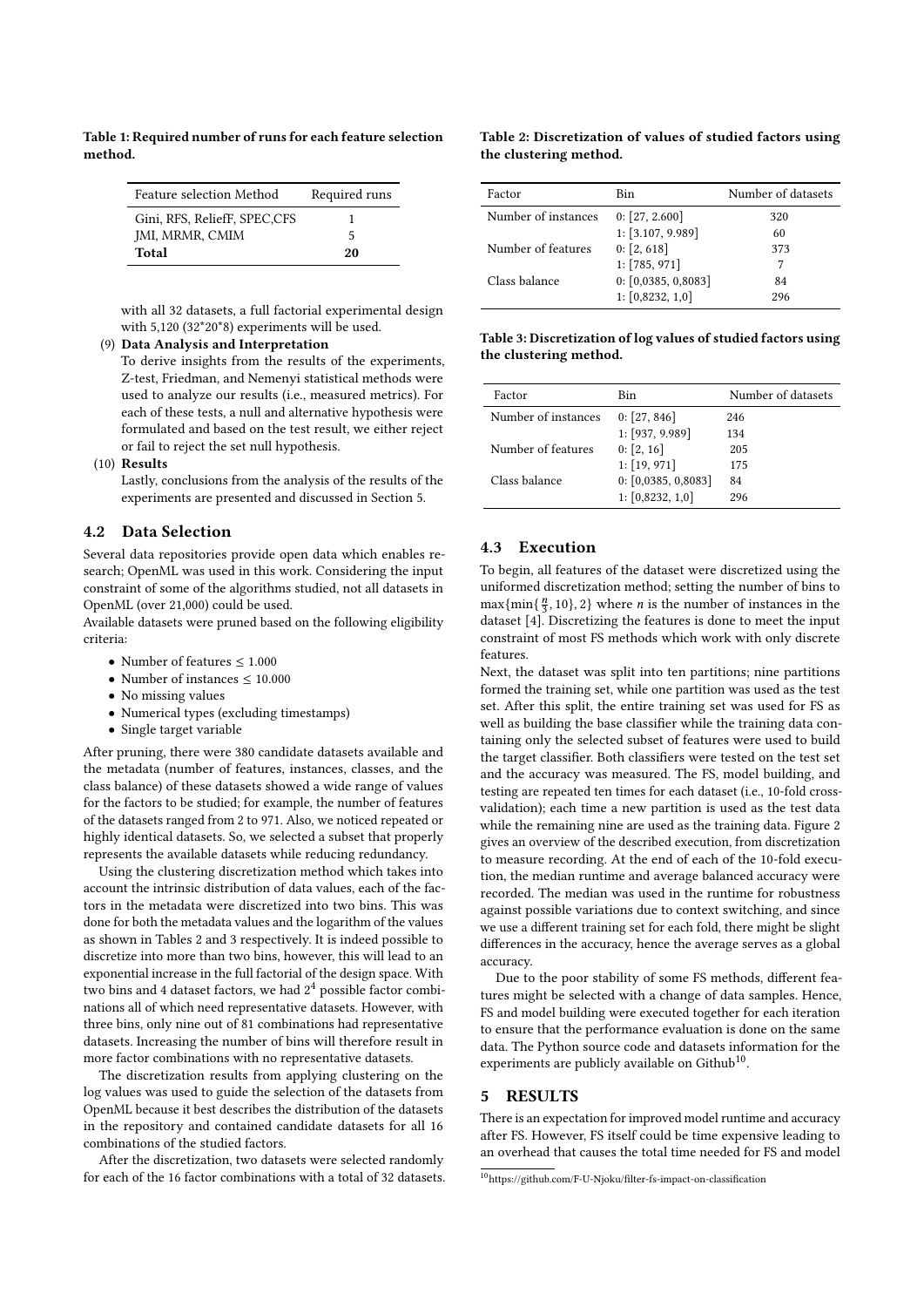<span id="page-6-1"></span>

Figure 2: Experiment execution flow, from data ingestion to metric result collection.

building to increase beyond the time it takes to build the model without FS. In this section, we present and discuss the results of our experiments on eight FS methods and four classification algorithms using 32 datasets with feature subset size set to  $m^{0.5}$ ,  $m^{0.6}$ ,  $m^{0.7}$ ,  $m^{0.8}$ , and  $m^{0.9}$  where *m* is the number of features.

# <span id="page-6-3"></span>5.1 FS Runtime

The runtime of a FS method is affected by various factors and in differing proportions. Some are influenced more by the number of features, others by the number of instances, and so on. The time complexity of the studied FS methods are presented in Table [4,](#page-6-0) this shows the factors which affect the runtime of each method.

Gini has the lowest runtime and is influenced mainly by the feature and class size. ReliefF and SPEC are controlled by the instance and feature size, with the former having a quadratic impact on the runtime. CMIM, MRMR, and JMI all have the same time complexity, with feature and subset size being the factors that predominantly influence their runtime. Lastly, RFS and CFS have the longest runtimes due to the numerous matrix multiplication operations required.

Table 4: Time complexity of FS methods.

<span id="page-6-0"></span>

| Algorithm   | Time complexity                                   | Source             |
|-------------|---------------------------------------------------|--------------------|
| Gini        | O(mc)                                             | $[17]$             |
| ReliefF     | $O(n^2m)$                                         | $\lceil 26 \rceil$ |
| <b>SPEC</b> | $O(n^2m)$                                         | $[33]$             |
| <b>CMIM</b> | O(mk)                                             | $[12]$             |
| <b>MRMR</b> | O(mk)                                             | $\lceil 24 \rceil$ |
| JMI         | O(mk)                                             | $[17]$             |
| <b>RFS</b>  | $O(t(2m^2n + (m+c)n^2 + mnc + m))$                | $[17]$             |
| <b>CFS</b>  | $O((n+1)((m^2-m)/2)$ +<br>$(m^2-m)/2+k+(k^2-k)/2$ | $[13]$             |

Figure [3](#page-6-2) shows the recorded average runtime for FS on the 32 datasets for each FS method spanning from less than a second to over 80 minutes. Of the eight methods, CFS had the longest runtime for feature selection taking an average of 80 minutes for

<span id="page-6-2"></span>

Figure 3: Average runtime for FS by each method on all datasets.

all datasets; this is due to the multiple computations of pairwise correlations between features required by this method. Second to CFS was RFS which took an average of 14 minutes. The other methods took less than 50 seconds on average, while Gini was the most efficient, taking less than a second on average.

Although FS is time expensive for some methods, the advantage of filter methods is their generalizability. The selected features can be used repeatedly across various learning algorithms for model selection since they were obtained independently of any learning algorithm.

# 5.2 Model Training Time

The dataset size, particularly the feature and instance sizes, control the time it takes to build a classifier, as discussed in Section [3.](#page-1-1) For learning algorithms that build classifiers after training, such as NB, LDA, and MLP, FS reduces the model training runtime as expected. For LDA, we recorded on average for all datasets (i.e., both binary and multiclass classification), over 50% training time reduction when the feature subset size,  $k$  was set to  $m^{0.5}$ and over 13% for  $k$  set to  $m^{0.9}$  as shown in Figure [4a.](#page-7-0) In this case, as expected, selecting fewer features led to faster model building.

On the other hand, a lazy learning algorithm like KNN does not build a classifier at the point of training; rather, it stores useful metadata that is used at the point of classification. Hence, KNN does not benefit from FS in the expected manner. As shown in Figure [4b,](#page-7-0) KNN follows a pattern different from other algorithms and gives the best training time improvement with  $k$  set to  $m^{0.8}$ in most cases. Therefore, the benefit of reduced model runtime after FS depends on the learning algorithm.

#### 5.3 Accuracy

Accuracy is one of the methods used to measure the performance of a model and due to the presence of unbalanced datasets in the workload, we specifically use the balanced accuracy.

Since one of the objectives for FS is to build models with improved performance that generalize the data better, the expectation is to have an improvement in the model accuracy after FS. However, as shown in Figure [6,](#page-8-0) the change in accuracy after FS differs for binary and multiclass classifications. For binary classification, there was an average improvement of the accuracy after FS for all methods except SPEC. In contrast, reducing the number of features generally led to accuracy decrease for multiclass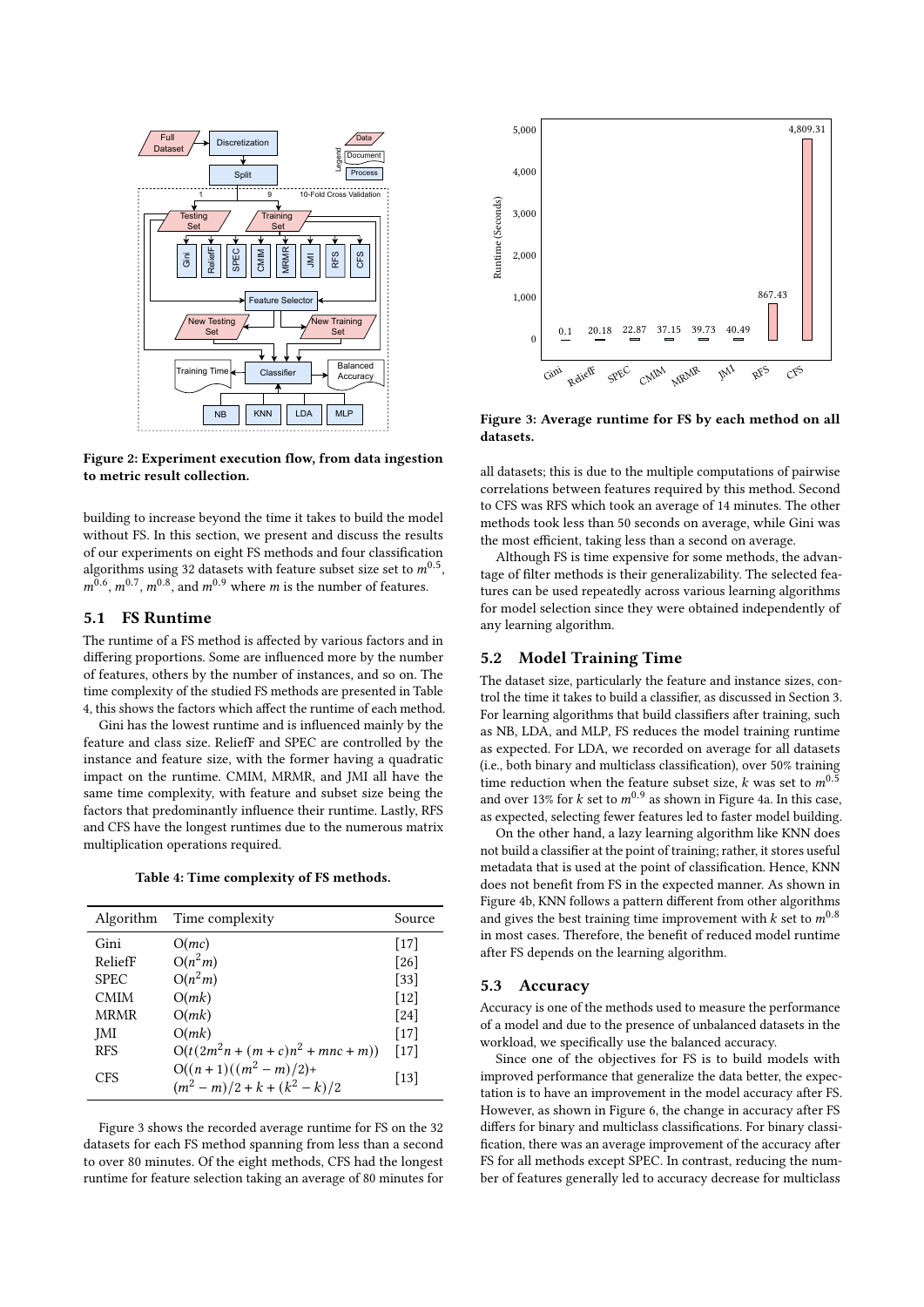<span id="page-7-0"></span>

(b) KNN training time change.

Figure 4: Average percentage change in the training time of LDA and KNN classifers after applying each FS method to all datasets (i.e., binary and multiclass classification), with varying subset sizes. Positive and negative percentages imply a reduction and an increase in the training time, respectively, compared to the baseline training time.

classification. Although SPEC is applicable to both supervised and unsupervised learning tasks, it gave the worst performance for both binary and multiclass classification as shown in Figures [5](#page-8-1) and [6;](#page-8-0) this is because it performs FS independent of the target variable; hence, the selected features by SPEC tend to be less relevant compared to those selected by other methods.

Also shown in Figure [5,](#page-8-1) CFS yielded good results in most cases; this is because it uses the correlation of features to the target feature as well as the pairwise correlation of features for FS. This is useful because it ensures minimal redundancy in the selected features. For multiclass classification, CFS and MRMR gave the best result (i.e. the least accuracy degradation). Therefore, although FS generally results in a decrease in multiclass classification accuracy, in the case that the dataset is too large and FS is indeed needed, CFS and MRMR methods are suggested.

Since the improvement in accuracy is different for binary and multiclass classifications, we analyze the change in accuracy for

both classification types separately with the aim of identifying the factors that most influence the accuracy change.

#### 5.3.1 Statistical Analysis.

By visualization, we appreciate a difference in the accuracy change obtained for binary and multiclass classifications (Figure [5\)](#page-8-1) and this is irrespective of the FS method used (Figure [6\)](#page-8-0). We further our investigation by testing the significance of this observation statistically for the subset size set to  $m^{0.7}$  and an alpha level of 0.05.

We begin by making the following hypothesis:

- $H_0$ : The classification type does not influence the change in accuracy derived from applying FS.
- $H_1$ : The classification type influences the change in accuracy derived from applying FS.

To test the aforementioned hypothesis, we consider two independent groups. The binary and multiclass groups, each made up of accuracy change between baseline and target classifiers after FS on the 16 datasets (512 result points). Testing the previous hypotheses using Z-test, the results show the impact of FS on binary classification in terms of accuracy change ( $\mu = 0.0058$ ,  $\sigma =$ 0.0506,  $N = 508$ ) was significantly higher than on multiclass classification ( $\mu = -0.0627$ ,  $\sigma = 0.1483$ ,  $N = 512$ ),  $Z = 9.2589$ ,  $p < 0.001$ . Therefore, the classification type indeed influences the change in accuracy derived from applying FS.

Besides the type of classification, the various classification algorithms could interact with the FS methods to give different results in terms of accuracy change. Hence, using Freidmans' test, we evaluate the accuracy changes for binary and multiclass classification separately. Friedman  $(F_f)$  test [\[8\]](#page-9-30) ranks the accuracy change of the four classifiers for each dataset-FS method pair with the highest rank being 1 and the smallest rank 4. In the case of ties, the average rank is used. We test the null hypothesis that all algorithms benefit equally from FS. Therefore there should be an equal ranking of the derived accuracy change for each dataset and FS selection pair.

For binary classification, using 16 datasets<sup>[11](#page-7-1)</sup>, eight FS methods, and four classification methods, the  $F_f$ -statistic is distributed according to the F distribution with  $(4 – 1)$  and  $(4 – 1)(127 – 1)$  $1)$  = 378 degrees of freedom. The critical value of F(3,378) is 2.6285, and the derived F-statistic is 2.47405553 giving  $p = 0.0612$ . Therefore, we fail to reject the null hypothesis and conclude that the studied classification algorithms similarly gain from FS for binary classification.

For multiclass classification, using 16 datasets, eight FS methods, and four classification methods, the  $F_f$ -statistic is distributed according to the F distribution with  $(4-1)$  and  $(4-1)(128-1)$  = 381 degrees of freedom. The critical value of F(3,381) is 2.6283 and the derived F-statistic is 11.41980269 giving  $p < 0.001$ . Therefore we reject the null hypothesis and proceed to do a post-hoc test. We use the Nemenyi test with critical value 2.569 to compare the classifiers to each other, which yields a Critical Difference (CD) of 0.4145. Using the CD, we identify two groups of algorithms as shown in Figure [7:](#page-8-2) LDA and MLP benefit more in terms of accuracy improvement after FS compared to KNN and NB. Therefore, for multiclass classification, the impact of FS on accuracy is affected by the choice of the algorithm.

<span id="page-7-1"></span><sup>&</sup>lt;sup>11</sup>For CFS FS method, the largest dataset was left out as it was not completed within reasonable time.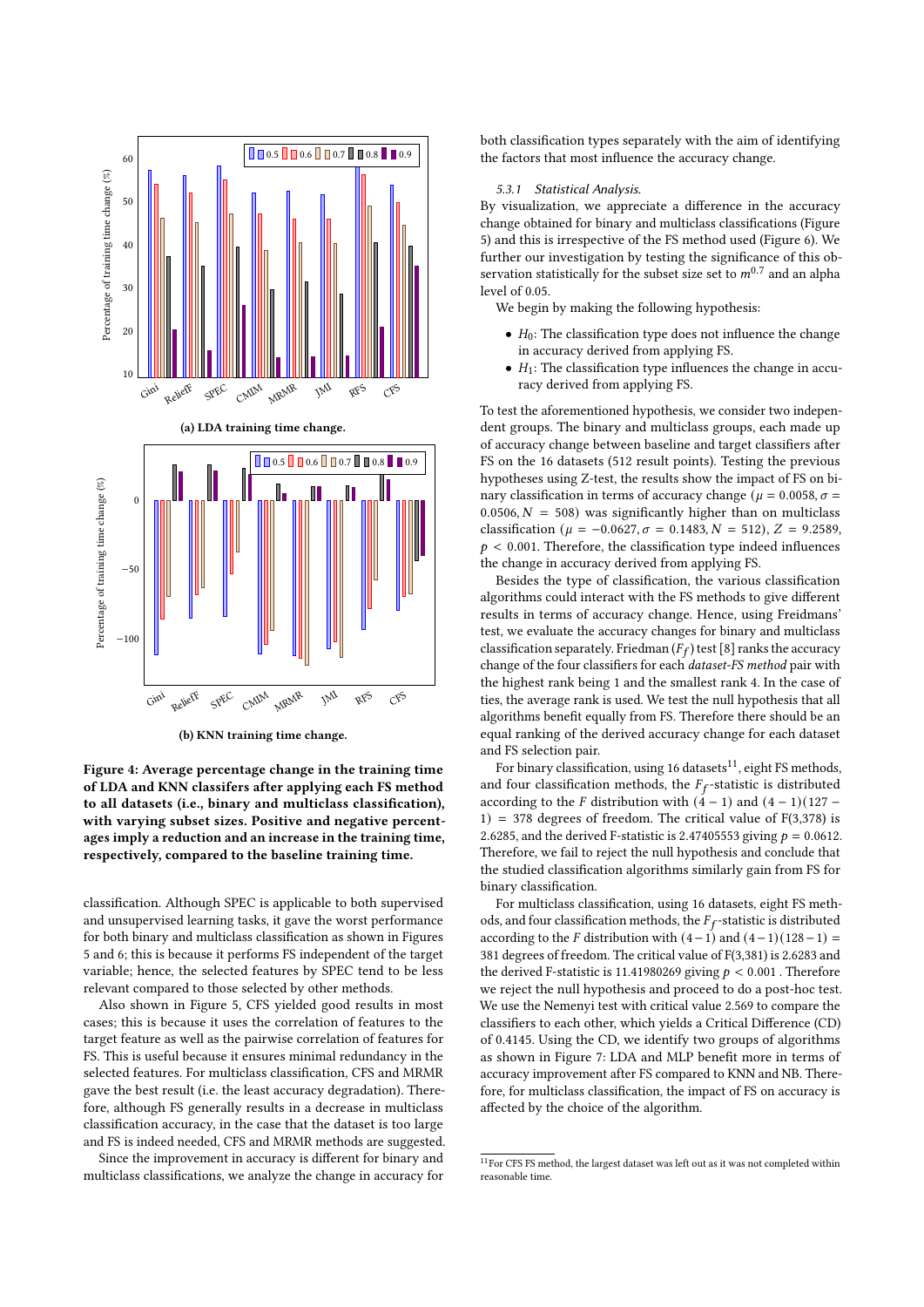<span id="page-8-1"></span>

(b) Multiclass accuracy change.

Figure 5: Average percentage change in the accuracy of the LDA classifer after applying each FS method to all datasets, with varying subset sizes.

# 5.4 Recommendations

From the results of our experiments presented previously and in the supplementary material<sup>[12](#page-8-3)</sup>, it is clear that there is no FS method that is best for all cases, i.e., all datasets, tasks, and learning algorithms. Choosing a feature selection method is, therefore, use-case dependent. The first step is to define the analysis task for which we considered binary and multiclass classification. Feature selection behaves differently for these tasks, particularly in terms of how it impacts model performance and execution time.

For multiclass classification, feature selection does not improve the model performance (i.e., accuracy); on the contrary, it degrades it; and the smaller the feature subset size, the worse the decline in the performance. For this reason, our analysis suggests that feature selection should be avoided for multiclass classification. Yet, in case necessary (e.g., for performance/training time reasons), then either CFS (for small-sized datasets) or MRMR (for large-sized datasets) can be used, because they gave the least

<span id="page-8-0"></span>

<span id="page-8-2"></span>Figure 6: Percentage change in the classification accuracy of the classifiers built before and after FS on all 32 datasets for each FS method.



Figure 7: Comparison of all four classifiers (multiclass) against each other using Nemenyi test. Groups of classifiers that are not significantly different i.e.classifiers that benefit similarly from FS are connected.

accuracy degradation and improvement in a few cases compared to the other studied methods.

In the case of binary classification, we observed improvements in the classification accuracy, which depends on the chosen classification algorithm. For all five feature subset sizes that we set, CFS and MRMR increased the model accuracy for the NB classifier. For the KNN classifier, CFS, ReliefF, Gini, and CMIM improved accuracy in that order. For the LDA classifier, CFS, ReliefF, Gini, and CMIM improved accuracy in that order , and lastly, the MLP classifier with CFS led to improvement in accuracy. It is tempting to assume that CFS is the best choice to make when the goal is to improve performance for binary classification. However, we must recall from Figure [3](#page-6-2) that this method is computationally expensive and is unsuitable for large datasets. Hence these recommendations must be considered taking into account the dataset size and FS methods complexity as presented in [5.1.](#page-6-3)

Finally, whether binary or multiclass classification, Gini is a time-efficient method, and especially for very large datasets, we propose this feature selection method to improve runtime. Figure [8,](#page-9-31) summarizes our recommendations based on the results of our experiments and given the goal, task, and classification algorithm.

# 6 CONCLUSIONS AND FUTURE WORK

In this work, we studied the impact of eight filter FS methods on four classification algorithms using 32 real-world datasets. We

<span id="page-8-3"></span> $12$ https://github.com/F-U-Njoku/filter-fs-impact-on-classification